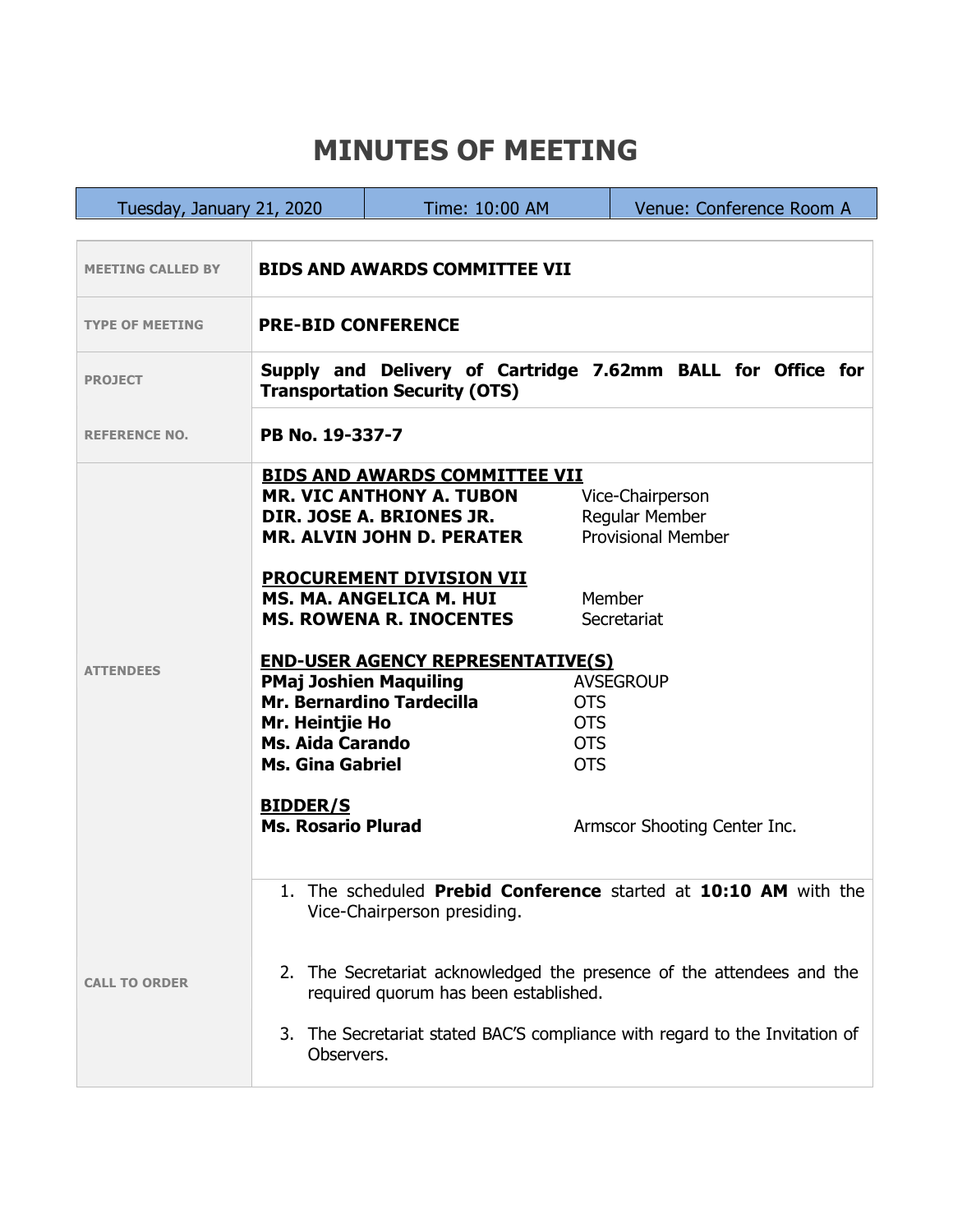| I. BID DOCUMENTS                             |                                                                                                                                                                                                          |  |  |  |  |
|----------------------------------------------|----------------------------------------------------------------------------------------------------------------------------------------------------------------------------------------------------------|--|--|--|--|
| <b>INVITATION TO BID</b>                     | There were no other discussions, clarifications, amendments, inclusions and<br>revisions under this Section of the Bidding Documents.                                                                    |  |  |  |  |
| <b>INSTRUCTIONS TO</b><br><b>BIDDERS</b>     | There were no other discussions, clarifications, amendments, inclusions and<br>revisions under this Section of the Bidding Documents.                                                                    |  |  |  |  |
| <b>BID DATA SHEET</b>                        | Clause 32.4(f)<br>Page 44<br><b>XXX</b><br>The awardee(s) must submit a soft copy (JPEG or PNG format, Picture- 640 x<br>480 pixel with white or plain background) of the color picture of the product/s |  |  |  |  |
|                                              | upon receipt of the Notice of Award.<br>Please email to: pd7@ps-philgeps.gov.ph<br><b>XXX</b><br>To delete the above clause as this is not applicable for this<br>project.                               |  |  |  |  |
| <b>GENERAL CONDITIONS</b><br>OF THE CONTRACT | There were no other discussions, clarifications, amendments, inclusions and<br>revisions under this Section of the Bidding Documents.                                                                    |  |  |  |  |
| <b>SPECIAL CONDITIONS</b><br>OF THE CONTRACT | There were no other discussions, clarifications, amendments, inclusions and<br>revisions under this Section of the Bidding Documents.                                                                    |  |  |  |  |
| <b>SCHEDULE OF</b><br><b>REQUIREMENT</b>     | There were no other discussions, clarifications, amendments, inclusions and<br>revisions under this Section of the Bidding Documents.                                                                    |  |  |  |  |
| <b>TECHNICAL</b><br><b>SPECIFICATIONS</b>    | Page 73<br>Testing and Acceptance Parameters:                                                                                                                                                            |  |  |  |  |
|                                              | PNP Memorandum Circular DRD-<br>2004-05 (to be conducted during delivery)                                                                                                                                |  |  |  |  |
|                                              | $\triangleright$ ARMSCOR clarified if the Testing and Acceptance Parameters<br>will be conducted during post-qualification or before<br>acceptance.                                                      |  |  |  |  |
|                                              | To specify on when the testing will be conducted with attached<br>$\overline{\phantom{a}}$<br>PNP Memorandum Circular DRD-2004-05 in the issuance of Bid<br><b>Bulletin.</b>                             |  |  |  |  |

the contract of the contract of the contract of the contract of the contract of the contract of the contract of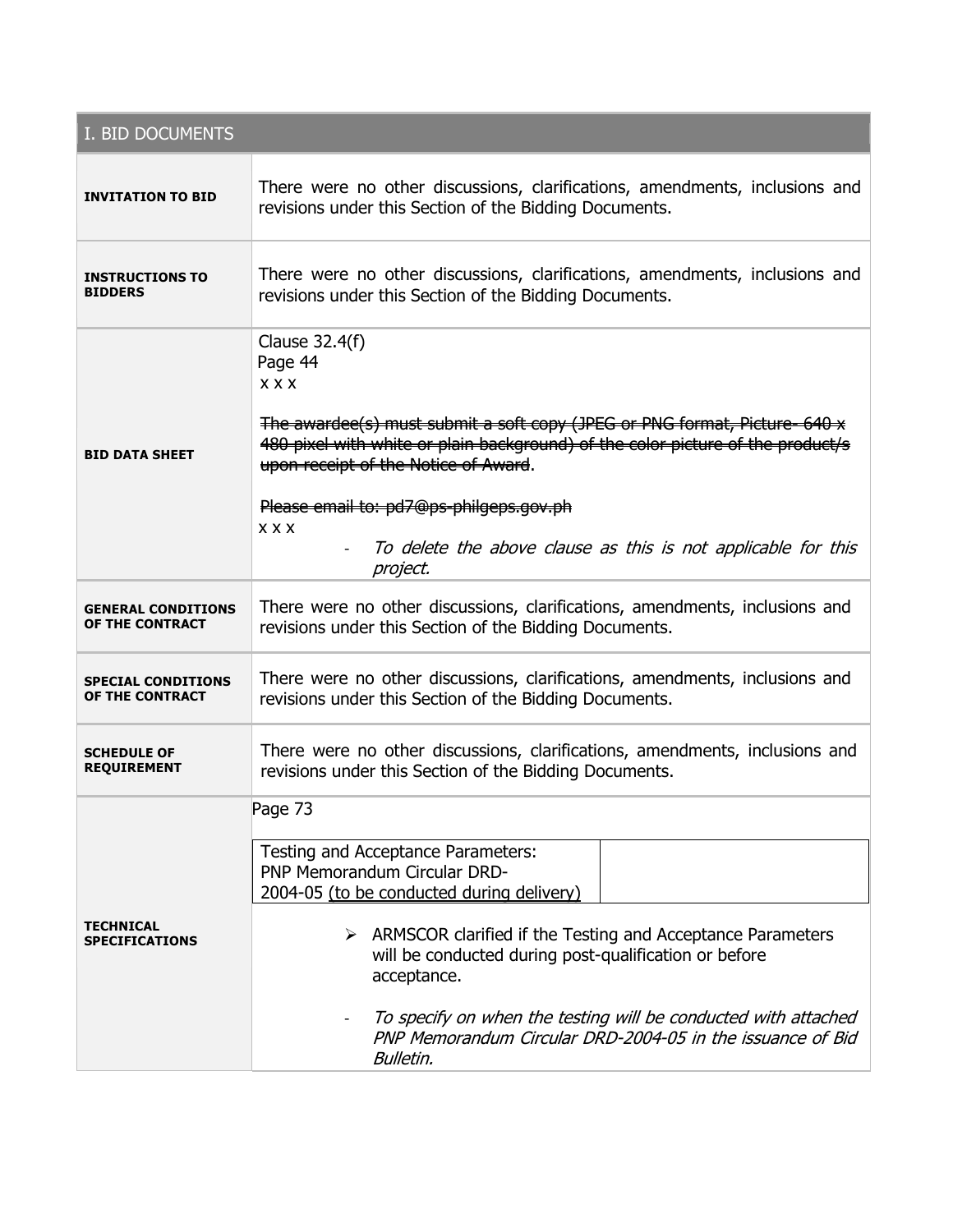|                           | <b>Section VIII</b><br>Page 86<br>Bid Form (Annex A)<br><b>XXX</b><br>Invitation to Bid No: PB No 19-335337-7<br>S <u>upply and Deliver <del>of Cleanser, Scouring Powder</del> Cartridge, 7.62mm Ball  for the</u><br><b>Procurement Service</b> Office for the Transportation Security in conformity with the<br>said Bidding Documents. |                                    |                               |                                                                         |                   |                    |  |
|---------------------------|--------------------------------------------------------------------------------------------------------------------------------------------------------------------------------------------------------------------------------------------------------------------------------------------------------------------------------------------|------------------------------------|-------------------------------|-------------------------------------------------------------------------|-------------------|--------------------|--|
| <b>BID FORMS</b>          | Lot<br>No.                                                                                                                                                                                                                                                                                                                                 | <b>QUANTITY</b>                    |                               | <b>ITEM/ DESCRIPTION</b>                                                | <b>Unit Price</b> | <b>Total Price</b> |  |
|                           | 1                                                                                                                                                                                                                                                                                                                                          | <del>76,032</del><br><u>15,000</u> | <del>Cans</del><br>Cartridges | <b>CLEANSER, Scouring</b><br><b>Powder</b><br>Cartridge, 7.62mm<br>Ball |                   |                    |  |
|                           |                                                                                                                                                                                                                                                                                                                                            |                                    |                               | To amend the above details reflected in Bid Form                        |                   |                    |  |
| <b>III. OTHER MATTERS</b> |                                                                                                                                                                                                                                                                                                                                            |                                    |                               |                                                                         |                   |                    |  |
|                           | The following points were also emphasized:<br>➤                                                                                                                                                                                                                                                                                            |                                    |                               |                                                                         |                   |                    |  |
|                           | <b>Financial Bid Form</b>                                                                                                                                                                                                                                                                                                                  |                                    |                               |                                                                         |                   |                    |  |
|                           | - Price schedule form/s re: For Goods Offered From Abroad or<br>For Goods Offered From Within the Philippines (whichever is<br><i>applicable</i> ) that should be submitted together with the Bid<br>Form.                                                                                                                                 |                                    |                               |                                                                         |                   |                    |  |
| <b>OTHER MATTERS</b>      | - Each and every page of Bid Form, including the attached<br>Schedule of Prices should be signed.                                                                                                                                                                                                                                          |                                    |                               |                                                                         |                   |                    |  |
|                           | <b>PhilGEPS Certificate</b>                                                                                                                                                                                                                                                                                                                |                                    |                               |                                                                         |                   |                    |  |
|                           | - It must be valid, current and updated.                                                                                                                                                                                                                                                                                                   |                                    |                               |                                                                         |                   |                    |  |
|                           | • No. $10^{th}$ statement under the Omnibus Sworn Statement<br>Notices shall be transmitted in any of the telephone/fax<br>numbers and/or e-mail address/es provided under the $10^{th}$<br>statement and are deemed received as of its transmittal (not                                                                                   |                                    |                               |                                                                         |                   |                    |  |